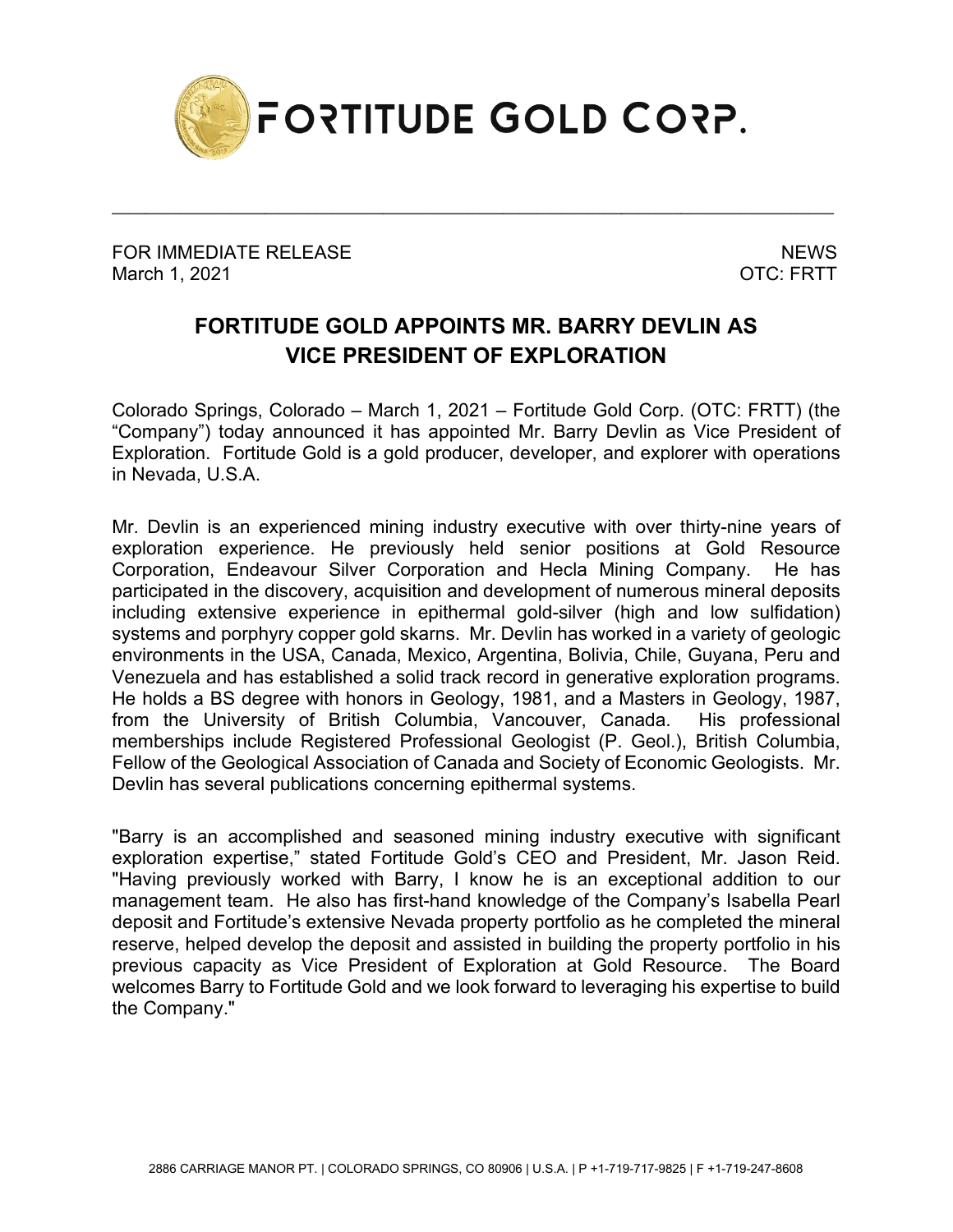

\_\_\_\_\_\_\_\_\_\_\_\_\_\_\_\_\_\_\_\_\_\_\_\_\_\_\_\_\_\_\_\_\_\_\_\_\_\_\_\_\_\_\_\_\_\_\_\_\_\_\_\_\_\_\_\_\_\_\_\_\_\_\_\_\_\_\_\_\_\_\_\_\_\_\_\_\_\_\_\_\_\_\_\_\_

## **About Fortitude Gold Corp.:**

Fortitude Gold is a U.S. based gold producer targeting projects with low operating costs, high margins and strong returns on capital. The Company strategy is to grow organically, remain debt-free and distribute substantial future dividends. The Company's Nevada Mining Unit consists of five high-grade gold properties located in the Walker Lane Mineral Belt, with the Isabella Pearl gold mine in current production. Nevada, U.S.A. is among the world's premier mining friendly jurisdictions.

Cautionary Statements: This press release contains forward-looking statements that involve risks and uncertainties. If you are risk-averse you should NOT buy shares in Fortitude Gold Corp. The statements contained in this press release that are not purely historical are forward-looking statements within the meaning of Section 27A of the Securities Act of 1933 and Section 21E of the Securities Exchange Act of 1934. When used in this press release, the words "plan", "target", "anticipate," "believe," "estimate," "intend" and "expect" and similar expressions are intended to identify such forward-looking statements. Such forward-looking statements include, without limitation, the statements regarding Fortitude Gold Corporation's strategy, future plans for production, future expenses and costs, future liquidity and capital resources, and estimates of mineralized material. All forward-looking statements in this press release are based upon information available to Fortitude Gold Corporation on the date of this press release, and the Company assumes no obligation to update any such forward-looking statements.

Forward looking statements involve a number of risks and uncertainties, and there can be no assurance that such statements will prove to be accurate. The Company's actual results could differ materially from those discussed in this press release. In particular, the scope, duration, and impact of the COVID-19 pandemic on mining operations, Company employees, and supply chains as well as the scope, duration and impact of government action aimed at mitigating the pandemic may cause future actual results to differ materially from those expressed or implied by such forward-looking statements. Also, there can be no assurance that production will continue at any specific rate.

## **Contact:**

Greg Patterson 719-717-9825 greg.patterson@fortitudegold.com [www.Fortitudegold.com](http://www.fortitudegold.com/)